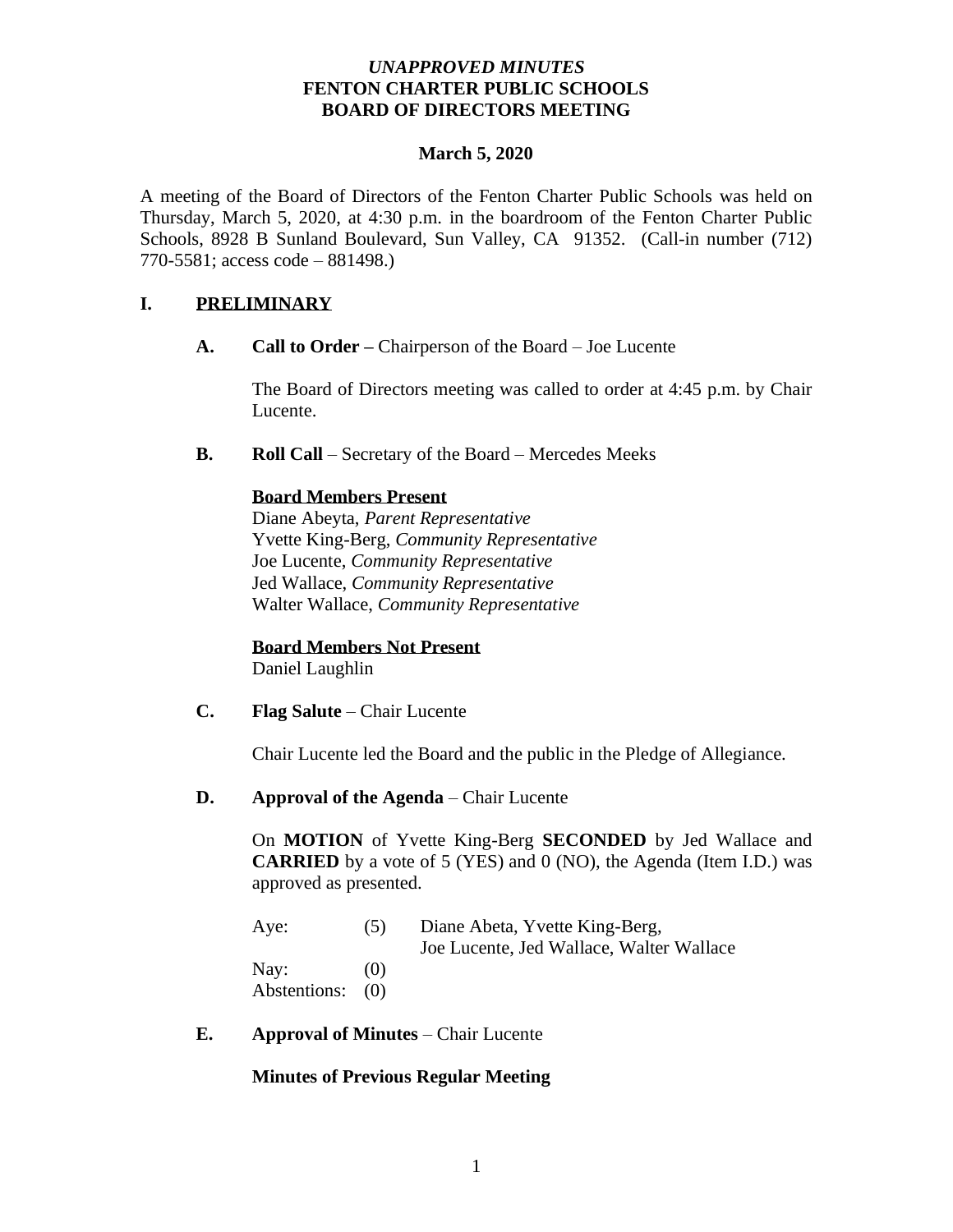On **MOTION** of Diane Abeta, **SECONDED** by Yvette King-Berg and **CARRIED** by a vote of 5 (YES) and 0 (NO), the minutes of the January 30, 2020 Regular Meeting (Item I.E.) were approved as presented.

Aye: (5) Diane Abeta, Yvette King-Berg, Joe Lucente, Jed Wallace, Walter Wallace Nay:  $(0)$ Abstentions: (0)

### **II. CLOSED SESSION**

"The Board of Directors will now be moving into closed session to discuss matters described in Section VI. Matters to be discussed are those permitted by Government Code Section 54957 - Public Employee Performance Evaluation and Public Employee Appointment."

The Board convened to Closed Session at 4:55 p.m.

- **A. Government Code 54957 PUBLIC EMPLOYEE PERFORMANCE EVALUATION – Evaluation of Current Administrators**
- **B. Government Code 54957 PUBLIC EMPLOYEE APPOINTMENT – Promotion to Assistant Director**
- **C. Government Code 54957 PUBLIC EMPLOYEE PERFORMANCE EVALUATION – Chief Academic Officer and Instructional Coaches**
- **D. Government Code 54957 PUBLIC EMPLOYEE PERFORMANCE EVALUATION – Evaluation of Executive Director**

### **III. RETURN TO OPEN SESSION - ITEMS SCHEDULED FOR ACTION**

The Board reconvened to Open Session at 5:32 p.m.

Chair Lucente announced that action was taken on the following items by the Board of Directors in Closed Session:

# **A. Government Code 54957 PUBLIC EMPLOYEE PERFORMANCE EVALUATION – Evaluation of Current Administrators**

On **MOTION** of Jed Wallace, **SECONDED** by Yvette King-Berg and **CARRIED** by a vote of 5 (YES) and 0 (NO), the Board received and approved the evaluations of all administrators and recommended extending one-year contracts, and corresponding salary increases as applicable and indicated by the Administrative Salary Schedule, to all of the following: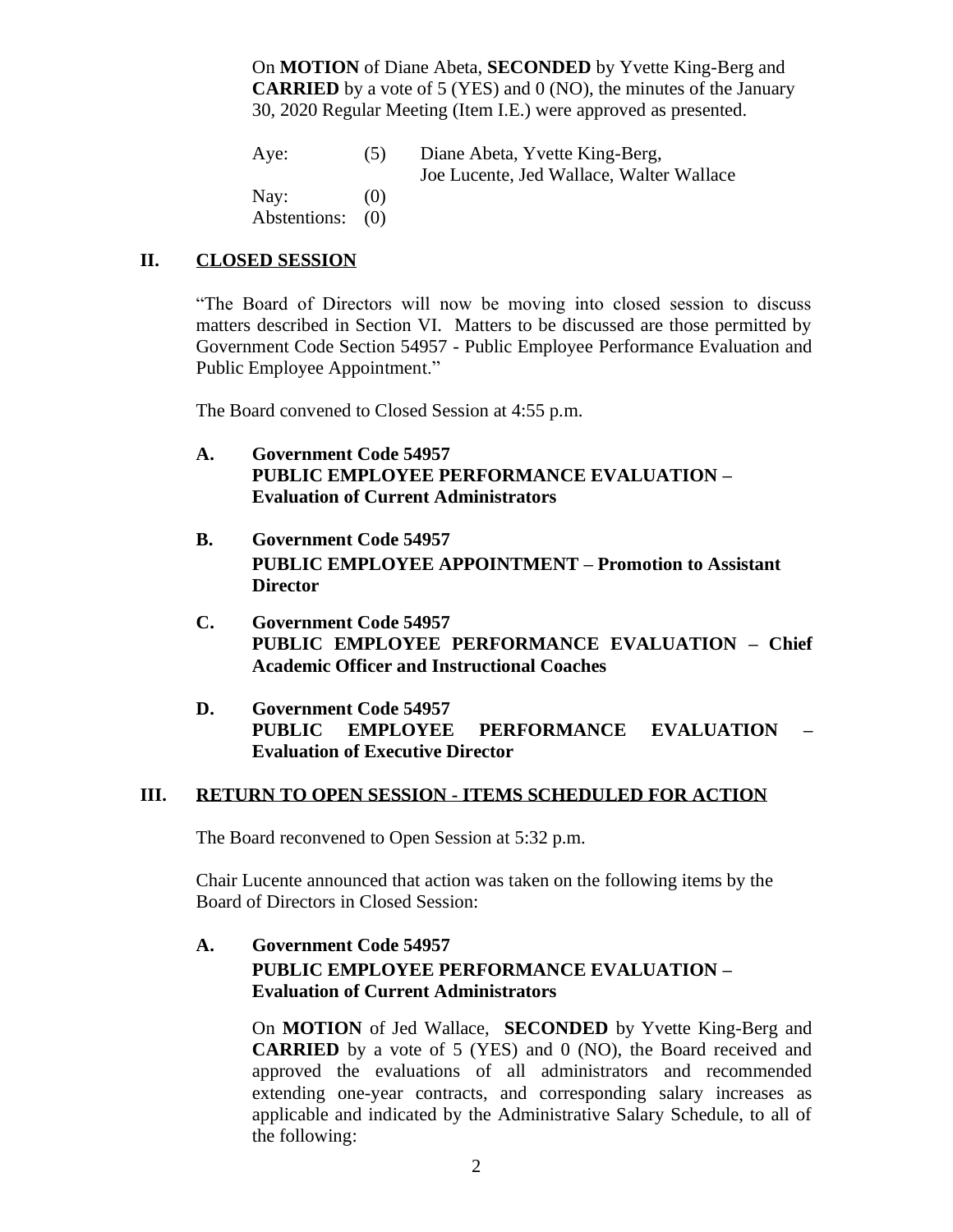- Leticia Padilla Parra, Director, FACS
- Barbara Aragón, Assistant Director, FACS
- Jessi Tello, Assistant Director, FACS
- Richard Parra, Director, FPC
- Sirui Thomassian, Assistant Director, FPC
- Wendy Kaufman, Administrative Coordinator, FPC
- Cary Rabinowitz, Director, SMBCCS
- Monica Castañeda, Assistant Director, SMBCCS
- Walter Gomez, Administrative Coordinator, SMBCCS
- Robin Rodriguez, Administrative Coordinator, SMBCCS
- Jennifer Miller, Director, STEM and FCLA
- Jennifer Pimentel, Administrative Coordinator, STEM and FCLA
- Cecilia Quijano, Administrative Coordinator, STEM and FCLA

Aye: (5) Diane Abeta, Yvette King-Berg, Daniel Laughlin, Joe Lucente, Jed Wallace, Walter Wallace Nay:  $(0)$ Abstentions: (0)

# **B. Government Code 54957 PUBLIC EMPLOYEE APPOINTMENT – Promotion to Assistant Director**

On **MOTION** of Yvette King-Berg, **SECONDED** by Diane Abeta and **CARRIED** by a vote of 5 (YES) and 0 (NO), the Board approved the promotions of Wendy Kaufman (FPC), Walter Gomez and Robin Rodriguez (SMBCCS), Jennifer Pimentel and Cecilia Quijano (FCLA/STEM) to the position of Assistant Director. All newly promoted Assistant Directors will continue to be assigned to their current locations.

| Aye:                 | (5)        | Diane Abeta, Yvette King-Berg,<br>Joe Lucente, Jed Wallace, Walter Wallace |
|----------------------|------------|----------------------------------------------------------------------------|
| Nay:<br>Abstentions: | (0)<br>(0) |                                                                            |

# **C. Government Code 54957 PUBLIC EMPLOYEE PERFORMANCE EVALUATION – Evaluation of Chief Academic Officer and Instructional Coaches**

On **MOTION** of Diane Abeta, **SECONDED** by Jed Wallace and **CARRIED** by a vote of 5 (YES) and 0 (NO), the Board evaluated the Chief Academic Officer's performance for the 2019-2020 school year and approved to extend a one-year contract to Dr. David Riddick to continue as the Chief Academic Officer of the Fenton Charter Public Schools for the 2020-2021 school year and noted his continued outstanding performance. Dr. Riddick's salary will remain at \$165,000 as approved by the Board of Directors on May 17, 2018. The Board also approved the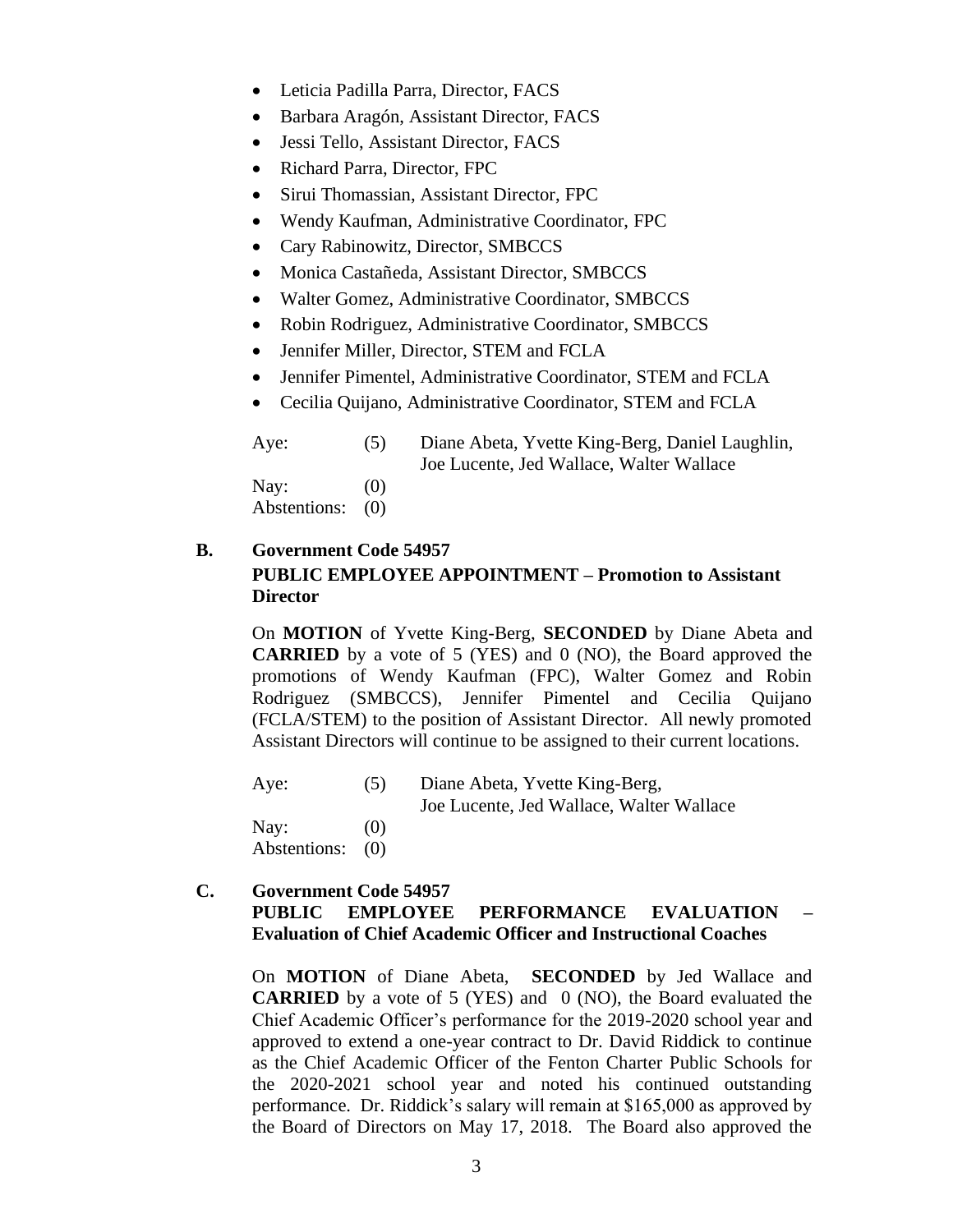CAO's recommendation to extend one-year contracts to Instructional Coaches Angie Castellana Ferri and Teresa Elvira for the 2020-2021 school year and five (5) additional work days to be determined by Dr. Riddick.

Aye: (5) Diane Abeta, Yvette King-Berg, Joe Lucente, Jed Wallace, Walter Wallace Nay:  $(0)$ Abstentions: (0)

**D. Government Code 54957 PUBLIC EMPLOYEE PERFORMANCE EVALUATION – Evaluation of Executive Director**

On **MOTION** of Yvette King-Berg, **SECONDED** by Jed Wallace and **CARRIED** by a vote of 5 (YES) and 0 (NO), the Board evaluated the Executive Director's performance for the 2019-2020 school year and approved to extend a one-year contract to Irene Sumida to continue as the Executive Director of the Fenton Charter Public Schools for the 2020- 2021 school year. Her current salary is \$46,451, the maximum salary allowable for STRS retirees. For 2020-2021, her salary will be the calculated STRS postretirement limitation for the year. The limitation is calculated as half of the median final compensation of the members who retired during the last fiscal year.

| Aye: | (5) | Diane Abeta, Yvette King-Berg,           |
|------|-----|------------------------------------------|
|      |     | Joe Lucente, Jed Wallace, Walter Wallace |
| Nay: | (0) |                                          |

Abstentions: (0)

#### **IV. COMMUNICATIONS**

#### **A. Presentations from the Public** – Chair Lucente

There were no presentations from the public.

#### **B. Committee/Council Reports**

Minutes of all meetings held by any committee and/or council were sent to the Board Members prior to this meeting.

There were no further reports by committees/councils.

### **C. Financial Business Manager's Report**

Kristin Dietz, Vice President of EdTec, and Financial Business Manager of the FCPS, presented the following update:

• Consolidated forecasted net income is now \$658,000, an increase from the previous forecast of \$149,000 due to the following: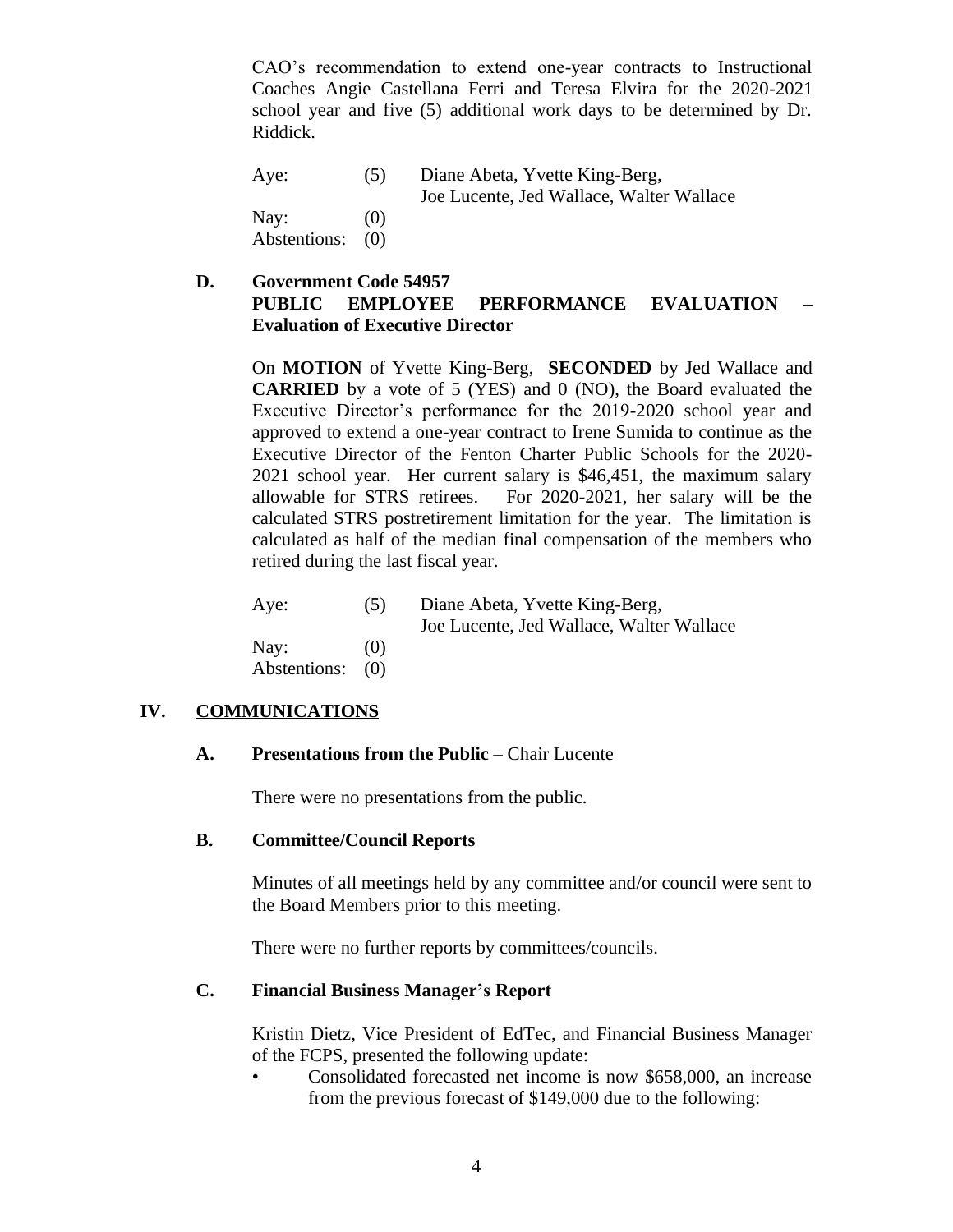- Write-off of prior year YPI payables resulted in a positive adjustment for the current year (\$86,000 decrease in expense between FPC and STEM)
- Reduced forecasted expenses for books and supplies (\$29,000) decrease in expense between FPC and FCLA)
- Increase in title funding due to revised entitlements (\$14,000 consolidated increase in revenue)
- Cash balances and overall fiscal health remain very strong, and all sites continue to have positive cash balances.

# **D. Directors' Reports**

Fenton Avenue Charter School (FACS) – Leticia Padilla Parra, Director, reported.

Santa Monica Boulevard Community Charter School (SMBCCS) – Cary Rabinowitz, Director, reported.

Fenton Primary Center (FPC) – Richard Parra, Director, reported.

Fenton STEM Academy (STEM) – Jennifer Miller, Director, reported.

Fenton Charter Leadership Academy (FCLA) – Jennifer Miller, Director, reported.

# **E. Chief Academic Officer's Report**

Fenton Charter Pubic Schools (FCPS) – Dr. David Riddick, Chief Academic Officer, reported.

# **F. Executive Director's Report**

Fenton Charter Public Schools (FCPS) – Irene Sumida, Executive Director, reported.

# **V. CONSENT AGENDA ITEMS**

# **A. Recommendation to approve 2020-2021 calendars**

# **B. Recommendation to review and acknowledge receipt of the Second Interim Reports for FACS, FPC, SMBCCS, STEM and FCLA**

On **MOTION** of Jed Wallace, **SECONDED** by Walter Wallace and **CARRIED** by a vote of 5 (YES) and 0 (NO), the recommendation to approve the Consent Agenda (Items V.A and V.B.) was approved as presented.

| Aye: | (5) | Diane Abeta, Yvette King-Berg,           |
|------|-----|------------------------------------------|
|      |     | Joe Lucente, Jed Wallace, Walter Wallace |
| Nay: | (0) |                                          |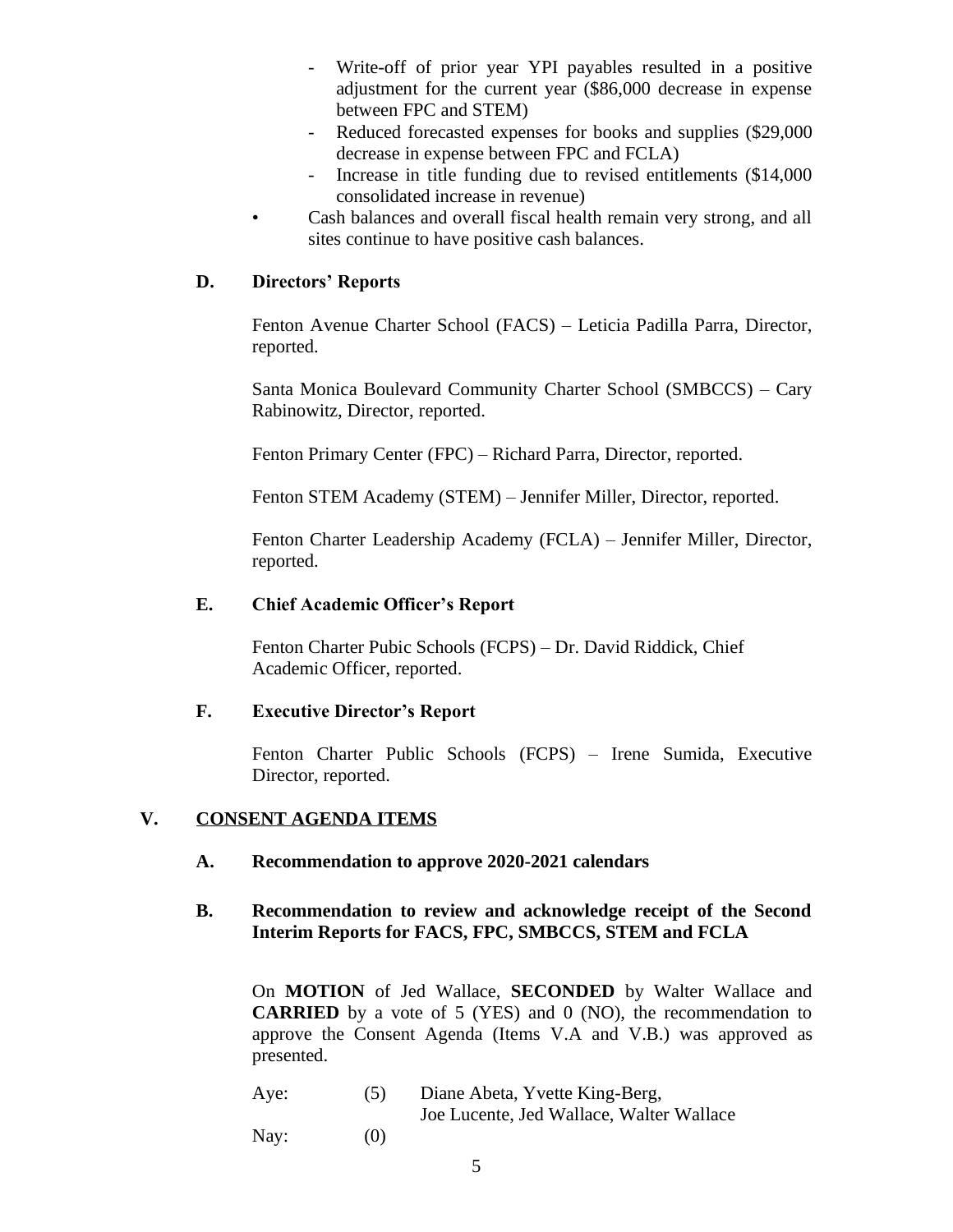Abstentions: (0)

#### **VI. ITEMS SCHEDULED FOR ACTION**

### **A**. **Recommendation to approve auditing firm for 2020-2021 and subsequent two years**

On **MOTION** of Walter Wallace, **SECONDED** by Jed Wallace and **CARRIED** by a vote of 5 (YES) and 0 (NO), the recommendation to approve the *Christy White, Inc* auditing firm for 2020-2021 and subsequent two years (Item VI.A.) was approved as presented.

Aye: (5) Diane Abeta, Yvette King-Berg, Joe Lucente, Jed Wallace, Walter Wallace Nay:  $(0)$ Abstentions: (0)

#### **B. Recommendation to approve revised General Accounting Policies and Procedures Manual**

On **MOTION** of Jed Wallace, **SECONDED** by Yvette King-Berg and **CARRIED** by a vote of 5 (YES) and 0 (NO), the recommendation to approve the revised General Accounting Policies and Procedures Manual (Item VI.B.) was approved as presented.

Aye: (5) Diane Abeta, Yvette King-Berg, Joe Lucente, Jed Wallace, Walter Wallace Nay:  $(0)$ Abstentions: (0)

#### **C. Recommendation to approve Ad Hoc Succession Planning Committee**

On **MOTION** of Jed Wallace **SECONDED** by Yvette King-Berg and **CARRIED** by a vote of 5 (YES) and 0 (NO), the recommendation to approve the formation of an Ad Hoc Succession Planning Committee (Item VI.C.) was approved as presented.

| Aye:             | (5) | Diane Abeta, Yvette King-Berg,<br>Joe Lucente, Jed Wallace, Walter Wallace |
|------------------|-----|----------------------------------------------------------------------------|
| Nay:             | (0) |                                                                            |
| Abstentions: (0) |     |                                                                            |

#### **VII. ITEMS SCHEDULED FOR INFORMATION**

### **A. Update on FCPS OPEB Trust**

**B. Progress on bond financing and expansion of FCLA and STEM**

#### **C. Liability coverage report**

*These were information items only and no action was taken.*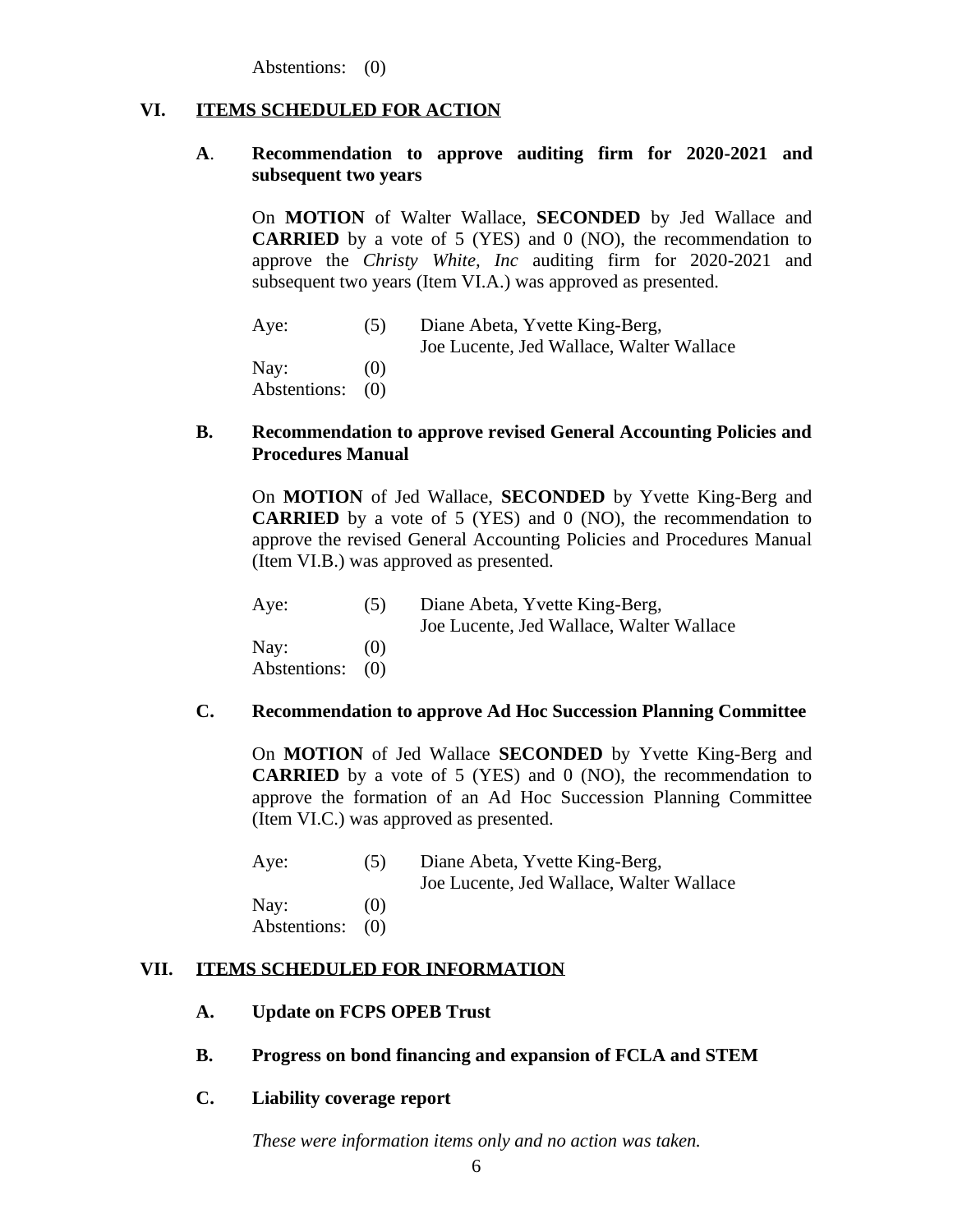# **VIII. ANNOUNCEMENTS**

The next regular meeting of the Board of Directors of the Fenton Charter Public Schools will be held on Thursday, April 16, 2020 at 4:30 p.m. in the boardroom of the Fenton Charter Public Schools, 8928B Sunland Boulevard, Sun Valley, CA 91352.

# **IX. ADJOURNMENT**

The meeting was adjourned at 6:40 p.m.